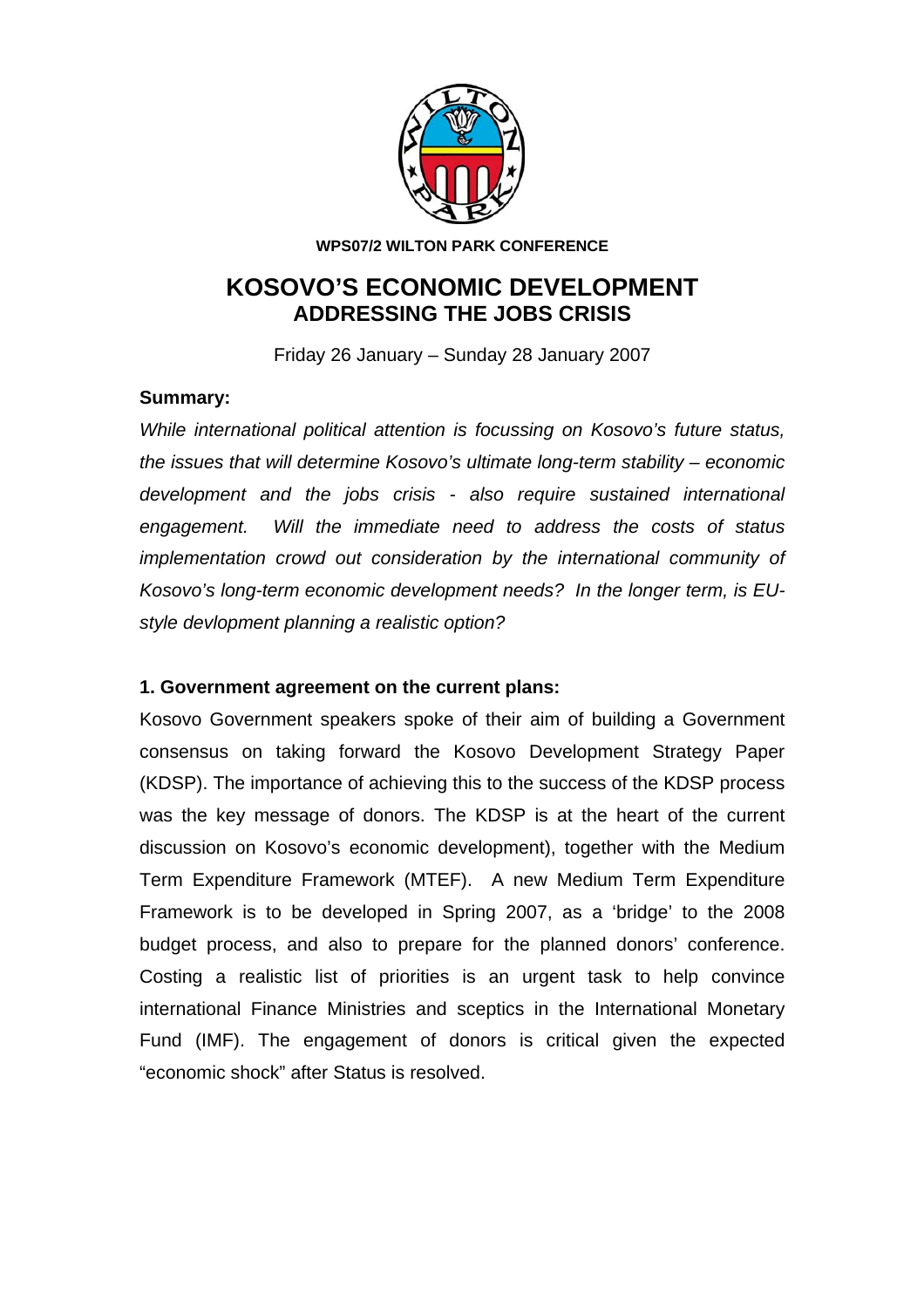### **2. The risks after Status:**

The risk is that the Albanian community's 'exponential expectations' are likely to be dashed after Status settlement, given the bleak short/medium term economic prognosis. Donor withdrawal/reduced engagement, decreasing remittances, the impact on the budget of a share in the costs of servicing the Yugoslav debt, the cost of the transfer of powers, and the costs of decentralisation, and the immediate downsizing of the international presence mean that in the baseline KDSP scenario, GDP per capita growth is likely to be negative until 2009. Seven years of zero growth are predicted to 2013. However, every year, 30,000 job seekers are forecast to enter the labour market, and no more than half are likely to be able to get jobs.

### **3. Energy and Mining:**

The reform-driven scenario in the KDSP assumes a positive impact on economic growth of a major foreign private investment in a new Sibovc SW lignite mine to exploit the large lignite reserves (some 10bn tonnes) to supply a new Kosovo C coal-fired power station able to both generate export income, and also satisfy local power demand. It is seen as a catalyst for the development of infrastructure, enhanced skills, and of small and medium enterprises (SMEs). However, the mine and power plant are unlikely to create many long-term jobs directly given the fact that existing facilities are overstaffed. The consequences of lignite mining, given the compact local geography, and the environmental impact of a new lignite fired power station have to be debated. They include the high levels of particulates, and ash storage. More immediately, the cost-benefits of rehabilitating existing power stations to cover the period before Kosovo C could start producing power in 2012/3, also need further public airing. Poor billing and collection, and nonpayment for electricity are perennial issues that have also to be addressed, as does the management of KEK and its eventual privatisation. In the mining sector there is also significant potential in developing the ferro-nickel, magnesia, lead-zinc exploitation.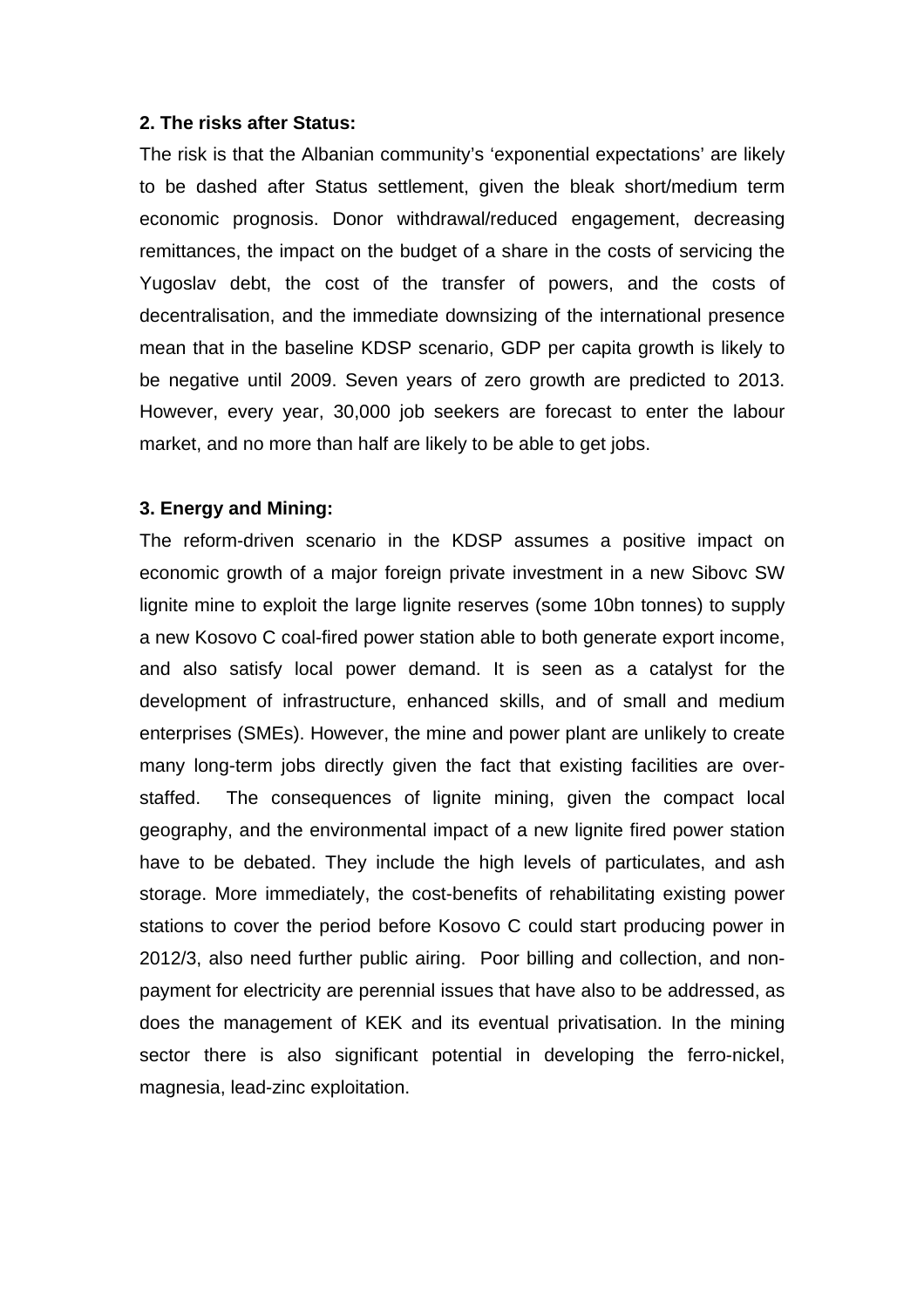### **4. Rural Development:**

The current separate, but detailed rural development strategy needs to be brought more directly into the KDSP process, not least as 55% of the population live in rural areas. Rural areas get only 0.6% of Government's spending. Remittances are falling. Improvements in import substitution, and also a reduction in regional trade barriers, are two policy-options for developing a competitive farming sector.

### **5. Economic situation of Kosovo's Serb Minority:**

For the Serb minority, whose economic situation is determined mainly by political pre-conditions, the key need, in addition to current Government efforts, is an overarching reconciliation process to reinstate the most crucial commodity in economic development – that of trust.

### **6. Defining the Economic Problems:**

High reservation wages combined with low labour productivity were cited as a cause of low employment, but others said that the current rise in unemployment means that the reservation wage question is diminishing as an issue, and that low wage rates in Kosovo reduce labour mobility. The Business Environment and Enterprise Performance Survey is the latest to highlight the constraints for entrepreneurs, which have to be addressed: electricity, transport, telecommunications, access to land, and the leasing of land. Corruption was also cited. Continued access to international labour markets, especially for youth has to be part of a realistic approach to containing unemployment. Therefore, exploration of the politically sensitive issue of work- permits on a short-term basis has to be addressed by European policy-makers. This is all the more sensitive now that the EU and Switzerland have tightened border controls. As well as reversing declining job opportunities in EU, Kosovo's education system has to be reformed so that more Kosovars have exportable skills. Education remains a major weakness at all levels.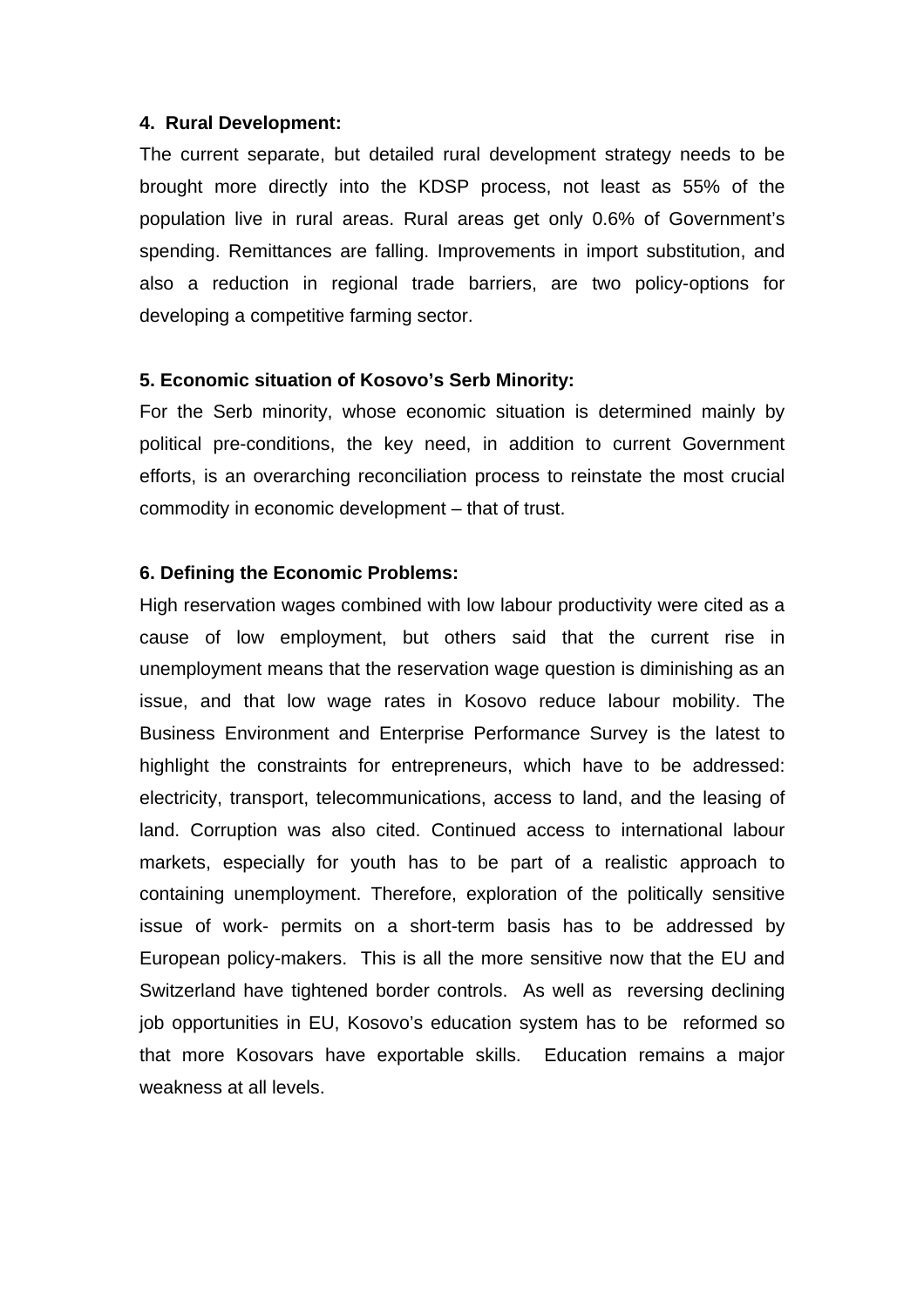### **7. Looking to the neighbours?**

One potential solution on employment could be to attract jobs to Kosovo by adopting the strategies that have successfully produced textile jobs in Bulgaria and Romania, and most recently in Stip in Macedonia. 168,000 people in Bulgaria work in textile industry, which generates \$1.8bn in exports. Textile jobs would also benefit women; only 9.9% of women are currently in the employed Kosovo labour force. The competitive advantages compared to Asia, for European garment producing states include; producing the fashionable details on garments, rapid turn-around, and the immediate delivery of express collections within Europe.

## **8. Lack of vision?**

The most intense conference discussion came after opposition party representatives criticised the lack of vision in the medium and longer-term discourse of the KDSP describing it as a 'plan for stagnation', or with 'nothing in it for unemployed citizens.' They, and others, argued that eventual EU accession could be defined as the ultimate goal to which an economic strategy could be directed. Could it be a more viable option in the future after the EU has replaced UNMIK as the lead international organisation?

# **9. Towards a future EU Planning process?**

An alternative form of development planning, the EU-focussed national development planning NDP was also discussed. Under this approach<sup>[1](#page-3-0)</sup>, a detailed description of the current economic situation is made to document the extent to which economic performance lags behind EU norms, as well as to identify any barriers to faster growth and convergence that need to be addressed by targeted policy initiatives. An important aspect of this review is to emphasise the trade-offs that exist between some of the competing objectives of the NDP, given the limited funding available. It also closely engages the major donor, the European Commission in the process, including in detailed evaluation. A EU-type NDP would not hand Kosovo answers to all of its economic challenges. But an EU-type strategy process, as now used in

<span id="page-3-0"></span> 1 Thanks to John Bradley for his post-conference comments on NDP quoted here.